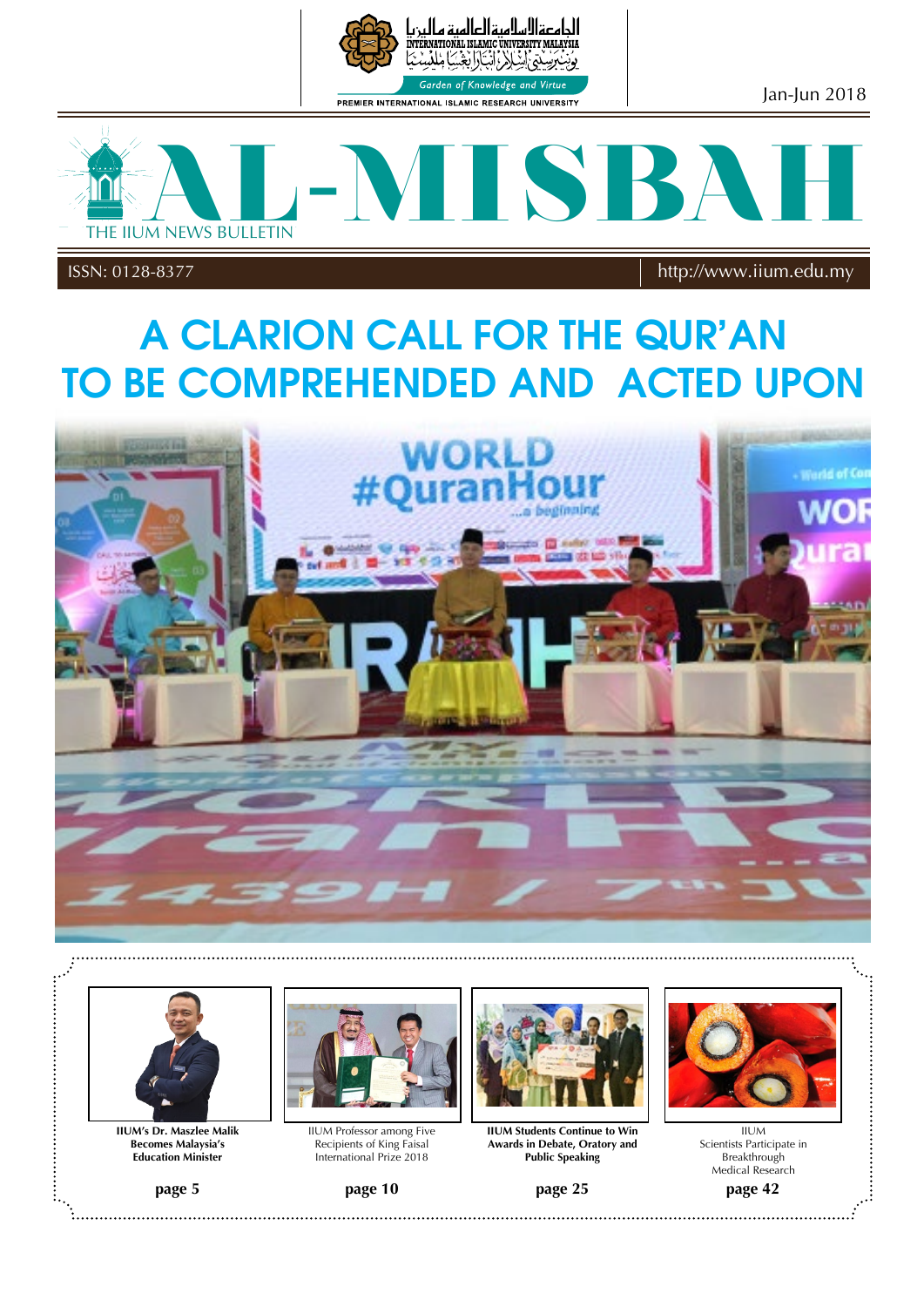

### EDITORIAL BOARD

Advisor Prof. Dato' Sri Dr. Zaleha Kamarudin

Editor-in-Chief Prof. Dr. Ainul Jaria Maidin

Editor Assoc. Prof. Md. Mahmudul Hasan

Editorial Board Members Dr. Sulaiman Hashim Roslan Rusly Shah Ahmed

Graphic Designer Nur Hanim Saleh Azrai Rahman

Photographers Noor Azman Shah Ismail Samsuri Abdul Jalil Muhamad Nizam Samsudin

Distribution Ariffin Kusetiawan Bin Mukandar Latifah Bt Ibrahim

Student Committee IIUM Today Published by Office of Corporate Communication International Islamic University Malaysia

IIUM News Bulletin welcomes articles from all contributors especially from IIUM staff members and students. Please submit contributions to Office of Corporate Communication (OCCM), International Islamic University Malaysia, Gombak, 53100 Kuala Lumpur, Malaysia. Email: *<corporatecomm@iium.edu.my>; <mmhasan@iium.edu.my>.*

# **EDITORIAL**

**Dear IIUM Community,** 

**Assalamualaikum.**

It is our great pleasure to present to you the January-June 2018 issue of *Al-Misbah*, the IIUM online news bulletin. This e-news bulletin contains articles and provides an update of IIUM activities that occurred during the period covered by this issue. We hope you will enjoy reading the success stories and achievements of IIUM staff and students.

The news stories included in this magazine are by no means exhaustive, as we have covered only what we received from various individuals and bodies of the IIUM community. We are sure that many other important events and achievements happened in January-June 2018 which are not reported here.

We would like to thank those who have contributed to this issue and, more importantly, we look forward to receiving more materials for future issues of *Al-Misbah*.

I seize this opportunity to thank the Editor who has worked hard to ensure that this newsletter is published free from errors and inaccuracies.

Please feel free to give us feedback for possible improvements and send pertinent information with photos for inclusion in the forthcoming issues of *Al-Misbah*.

#### I wish you all the very best!

**Prof. Dr. Ainul Jaria Maidin**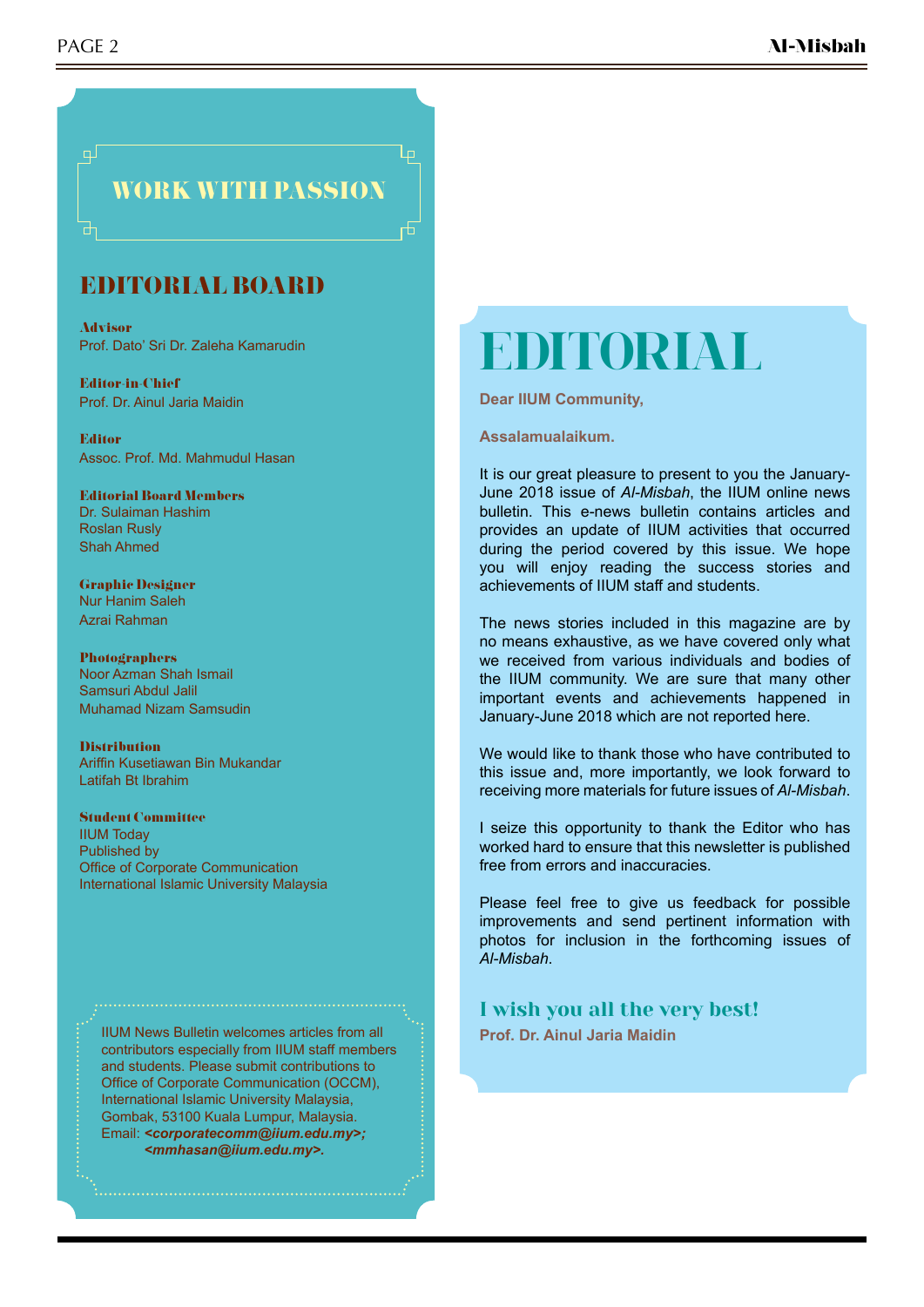### μ டி **TABLE OF CONTENTS** ᡨ 市

| Editorial                                                                                                           | 2  |
|---------------------------------------------------------------------------------------------------------------------|----|
| Rector's Foreword                                                                                                   | 4  |
| IIUM's Dr. Maszlee Malik Becomes Malaysia's<br><b>Education Minister</b>                                            | 5  |
| <b>IIUM Graduate Becomes Malaysia's Youngest Minister</b>                                                           | 6  |
| <b>IIUM Masjid Hosts World Qur'an Hour</b>                                                                          | 7  |
| Prof. John Esposito Gives Talk at IIUM                                                                              | 8  |
| <b>IIUM Celebrates 35th Anniversary</b>                                                                             | 9  |
| IIUM Professor among Five Recipients of King Faisal<br>International Prize 2018                                     | 10 |
| First Batch Graduates of IIUM Academy                                                                               | 12 |
| <b>IIUM President Launches Wadi Budi Centre</b>                                                                     | 13 |
| Publication Ceremony and AbdulHamid AbuSulayman<br><b>Lecture</b>                                                   | 14 |
| Tan Sri Rais Calls for Preserving Malay Cultural Values                                                             | 16 |
| DELL Holds Roundtable Discussion on "The Use of<br>Foreign English Textbooks in the Malaysian Education<br>Systems" | 17 |
| Department of Communication Organises Forum on<br>Fake News and Media Literacy                                      | 18 |
| DELL Runs Diniyyah Putri Padang Panjang Language<br><b>Enhancement Programme</b><br>(1-22 April 2018)               | 20 |
| <b>KLM Arabic Language Camp</b>                                                                                     | 21 |
| <b>IIUM Students Organise National Landscape</b><br>Architectural Seminar                                           | 22 |
| IIUM Affiliates Receive Landscape Research Honour &<br><b>Merit Awards</b>                                          | 23 |
| Nineteen IIUM Alumni Become ILAM Members                                                                            | 23 |
| <b>IIUM Professor and King Faisal Prize Laureate</b><br>Dr. Irwandi Raises Awareness of Halal Products              | 24 |
| <b>ISTAC Helps Promote Nusantara Culture</b>                                                                        | 25 |
| Assoc. Prof. Dr. Solehah Yaacob Receives Award                                                                      | 25 |
| <b>KLM Students Receive Awards</b>                                                                                  | 26 |
| Kulliyyah of Dentistry Receives Award                                                                               | 26 |
| IIUM Academic Receives Young Woman in Science<br>Award 2018                                                         | 26 |
| IIUM Students Continue to Win Awards in Debate,<br>Oratory and Public Speaking                                      | 27 |
| Kulliyyah of Engineering Students Receive Regional<br><b>Excellence Award</b>                                       | 33 |
| <b>IIUM Students Win Awards in National Dental Students</b><br>Scientific Conference                                | 34 |
| <b>IIUM Students Win Short Film Contest</b>                                                                         | 35 |

| <b>IIUM Students Bag Top Prize in PR1MA-MIP Design</b><br>Competition                           | 36 |
|-------------------------------------------------------------------------------------------------|----|
| <b>IIUM Appreciates Staff Working During Hari Raya</b>                                          | 37 |
| <b>Talk Raises Awareness of Moral Propriety</b>                                                 | 38 |
| "More Islamic Scholars Needed to Address<br>Contemporary Issues" - Dr. Arif Ali Arif            | 39 |
| Promoting IIUM Academy in Egypt                                                                 | 40 |
| Health Carnival at IIUM Pagoh Campus                                                            | 41 |
| <b>IIUM Hosts Musabagah Igra for Students</b>                                                   | 42 |
| Students' Representative Council (SRC) Holds<br><b>SERLAHAN BUDI 2018</b>                       | 43 |
| IIUM Scientists Participate in Breakthrough Medical<br>Research                                 | 44 |
| <b>IIUM Hosts Anti-Corruption Student Convention</b>                                            | 44 |
| SRC Plans to Make Pathways Friendly for the Disabled                                            | 45 |
| <b>IIUM Kuantan Campus Team Visit CIDC and CIMC in</b><br><b>Bangladesh</b>                     | 46 |
| IIUM Kuantan Campus Team Visit CIDC and CIMC in<br><b>Bangladesh</b>                            | 46 |
| IIUM Law Students Win 2nd Place in Philip C. Jessup<br>International Law Moot Court Competition | 46 |
| KOD Students' Achievements at ISCAR 2018                                                        | 47 |
| Congratulations to IIUM ROBOTEAM!                                                               | 47 |
| IIUM Men's Volleyball Team Wraps up ISCAR 2018                                                  | 48 |
| Winners of Three Minute Thesis (3MT) Competition<br>2018                                        | 48 |
| "Rumah Perak" I aunched at KAFD                                                                 | 49 |
| International Cultural Night Held at IIUM Main<br>Auditorium                                    | 50 |
| IIUM Community Celebrates "Wakanda" Africa Day                                                  | 50 |
| Former IIUM President Tan Sri Sanusi Junid Dies                                                 | 52 |
| Tree Planting for a Greener Campus                                                              | 52 |
| <b>IIUM MUN Club Achievements at BAC Model United</b><br>Nations Conference 2018                | 54 |
| Hult Prize: IIUM Team "ImpactRays" Qualifies for Final<br>Round in New York                     | 55 |
| Inter-Mahallah Cultural Week 2018                                                               | 56 |
| Book Publications of IIUM Academics in January - Jun<br>2018                                    | 57 |
| <b>IIUM Gallery</b>                                                                             | 59 |
| <b>IIUM Souvenir Shop</b>                                                                       | 59 |
| Academic Calendar                                                                               | 60 |